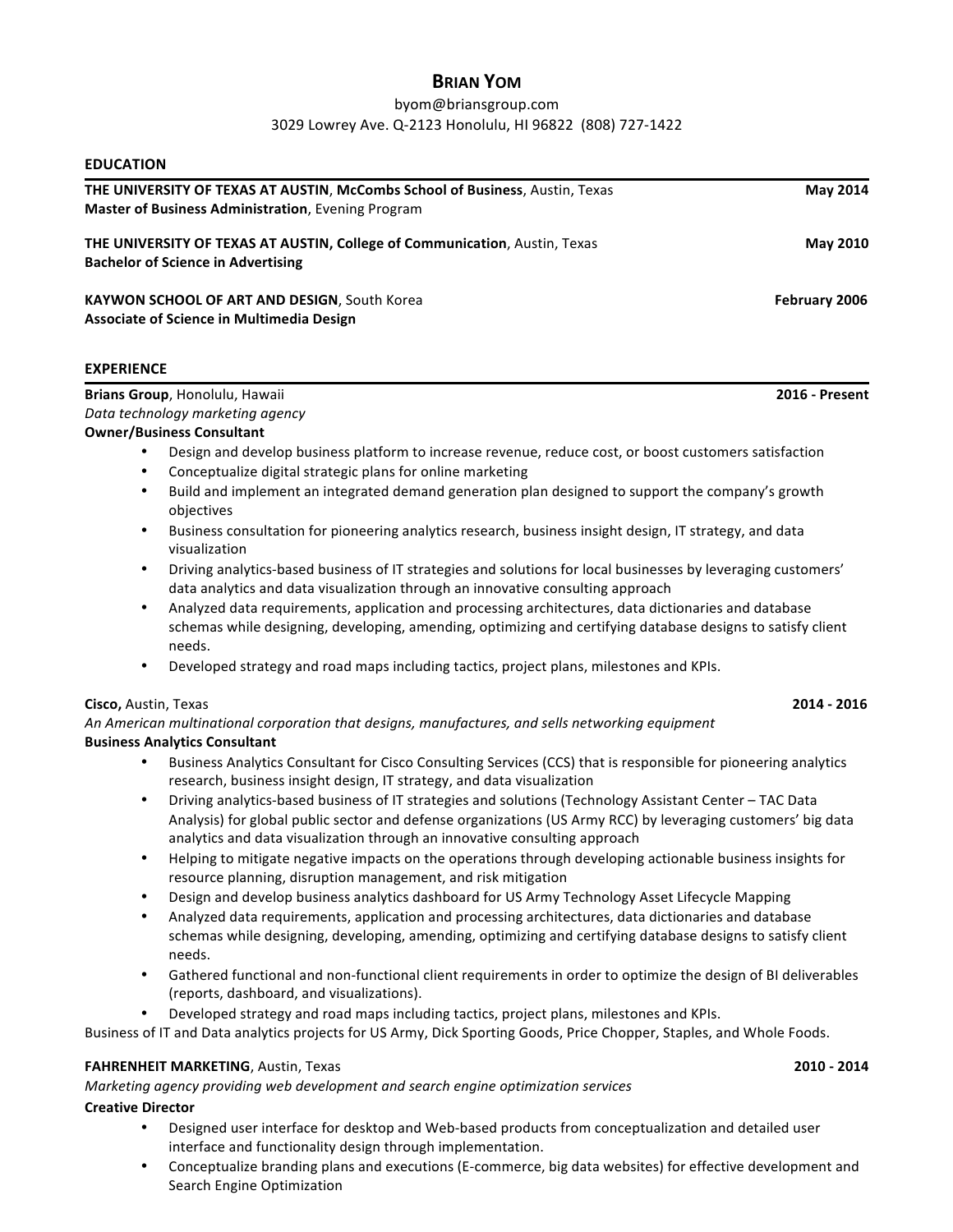- Collaborated with marketing, product management, and product development during design stages.
- Identified user needs and business requirements and communicated design deliverables, such as specifications, templates, storyboards, wireframes, and mock-ups.
- Worked with production team to implement UI and create enhancements to optimize user experience by click stream analysis.
- Conducted strategic and tactical user-research studies to provide consumer insight. Presented findings to department heads and staff.
- Develop an audience segmentation strategy that includes both clients and prospects
- Build and implement an integrated demand generation plan designed to support the company's growth objectives

## **NATIONAL OILWELL VARCO,** Houston, Texas **2013**

Leading worldwide provider of equipment and components in oil and gas industry (Ranked 184 in FORTUNE 500) **Supply Chain Finance, MBA+ Project**

- Analyze and consult targeted research for managerial accounting for supply chain finance
- Consult with business leaders to guide and influence strategic decision-making
- Identify opportunities for process improvement and provides guidance to analysts
- Design managerial models and methods for managers by using management information system and general financial accounting standards (Analyze supply chains of 5 facilities in Houston)

## **GSD&M IDEA CITY, OMNICOM,** Austin, Texas **2009 - 2010**

An advertising agency located in Austin, Texas (400+ employees, over \$1.7 billion gross billings in 2010) **Studio Artist / Art Director** 

• Conceptualized and designed digital advertising campaigns for US Air Force, ACE Hardware, and Southwest Airlines

## **5 SOLAS LLC,** Austin, Texas **2006 - 2009**

*Web & Design agency*

**CEO / Creative Director**

- Executed design projects for companies: GSD&M Idea City, T-3, and Door Number 3
- Provide silkscreen printing and custom design products in the US and South Korea

#### **SUGARCUBE,** Seoul, South Korea **2005 - 2006**

An advertising agency located in Austin, Texas (400+ employees, over \$1.7 billion gross billings in 2010) **Interactive Designer**

- Designed and launched a \$50K budgeted commercial website for SAMSUNG LCD TV
- Created digital animation for Korean Electronic Power Corporation (KEPCO); Winner, Web Award Korea 2006

## **THE REPUBLIC OF KOREA ARMED FORCES,** Pocheon, Republic of Korea  **2002 - 2004**

# *The armed forces of South Korea*

# **Sergeant / Petty Officer 2nd Class**

- Lead and managed more than 50 subordinates and operated portable telecommunication device (TTC 95k)
- As a signaler, responsible for the battlefield voice and data communication and information technology infrastructure, using a variety of media. (Wire line, satellite, and radio communication)

## **QUALIFICATIONS**

- Exceptional communication, interpersonal, and time-management skills.
- Demonstrated ability to achieve sales target with assigned account by partnering customers in a counseling relationship.
- Skilled in designing applications, user interfaces (UI), websites, online ads, data analytics, and data visualization.
- Adept at all phases of project lifecycle, including requirements gathering and user analysis to information architecture (IA), testing, graphic user interface (GUI) design, and implementation.
- Solid knowledge of human-computer interaction (HCI), navigation, and usability for UI design.
- Strong design and production skills with emphasis on interactive elements.
- Quick learner, with an ability to easily grasp and put into application new ideas, concepts, methods and technologies. Dedicated, innovative and self-motivated team player/builder.